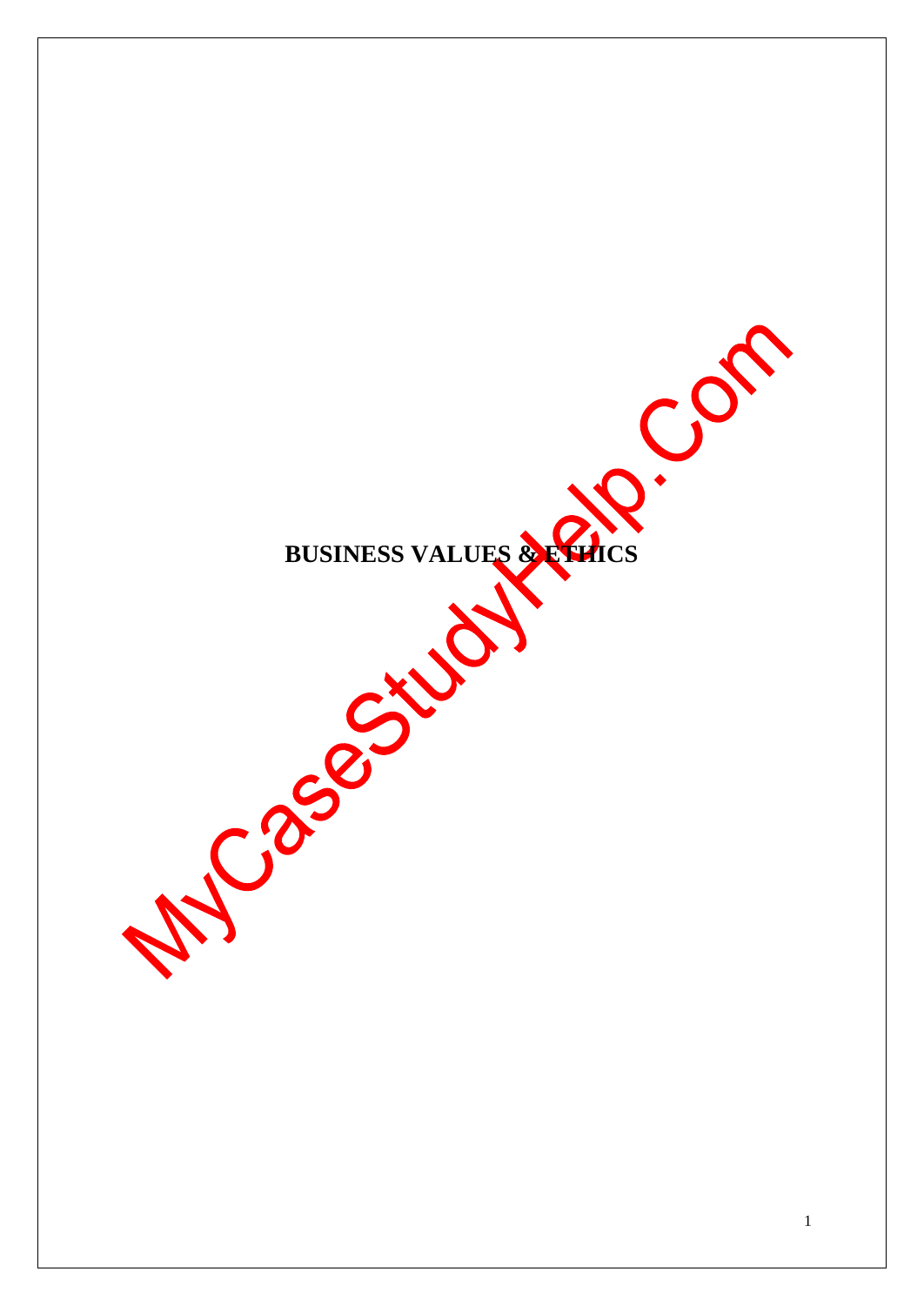|  | <b>Table of Contents</b> |
|--|--------------------------|
|--|--------------------------|

| 1.                 |     |
|--------------------|-----|
| 2.                 |     |
| 3.                 |     |
|                    |     |
| 5.                 |     |
|                    | 8   |
|                    | . 8 |
|                    |     |
|                    |     |
|                    |     |
|                    |     |
|                    |     |
|                    |     |
|                    |     |
|                    |     |
| Organisation Cisco |     |
|                    |     |
|                    |     |
|                    |     |
|                    |     |
|                    |     |
|                    |     |
|                    |     |
|                    |     |
|                    | .18 |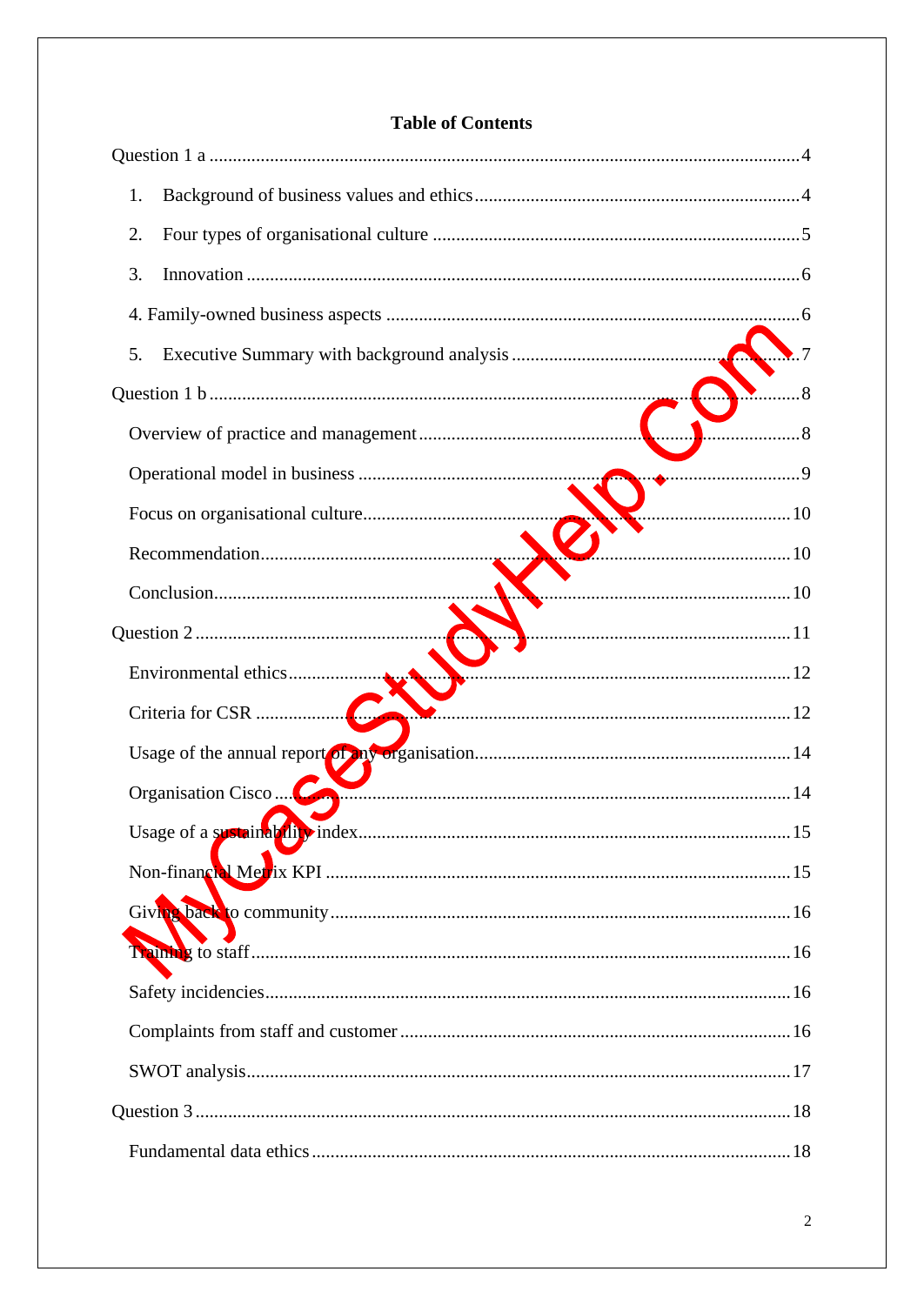| Q2. Business responsibility for earning profit and ethical suppliers | 20 |
|----------------------------------------------------------------------|----|
|                                                                      |    |
|                                                                      |    |
|                                                                      |    |
|                                                                      |    |
| M Cas                                                                |    |

 $\overline{3}$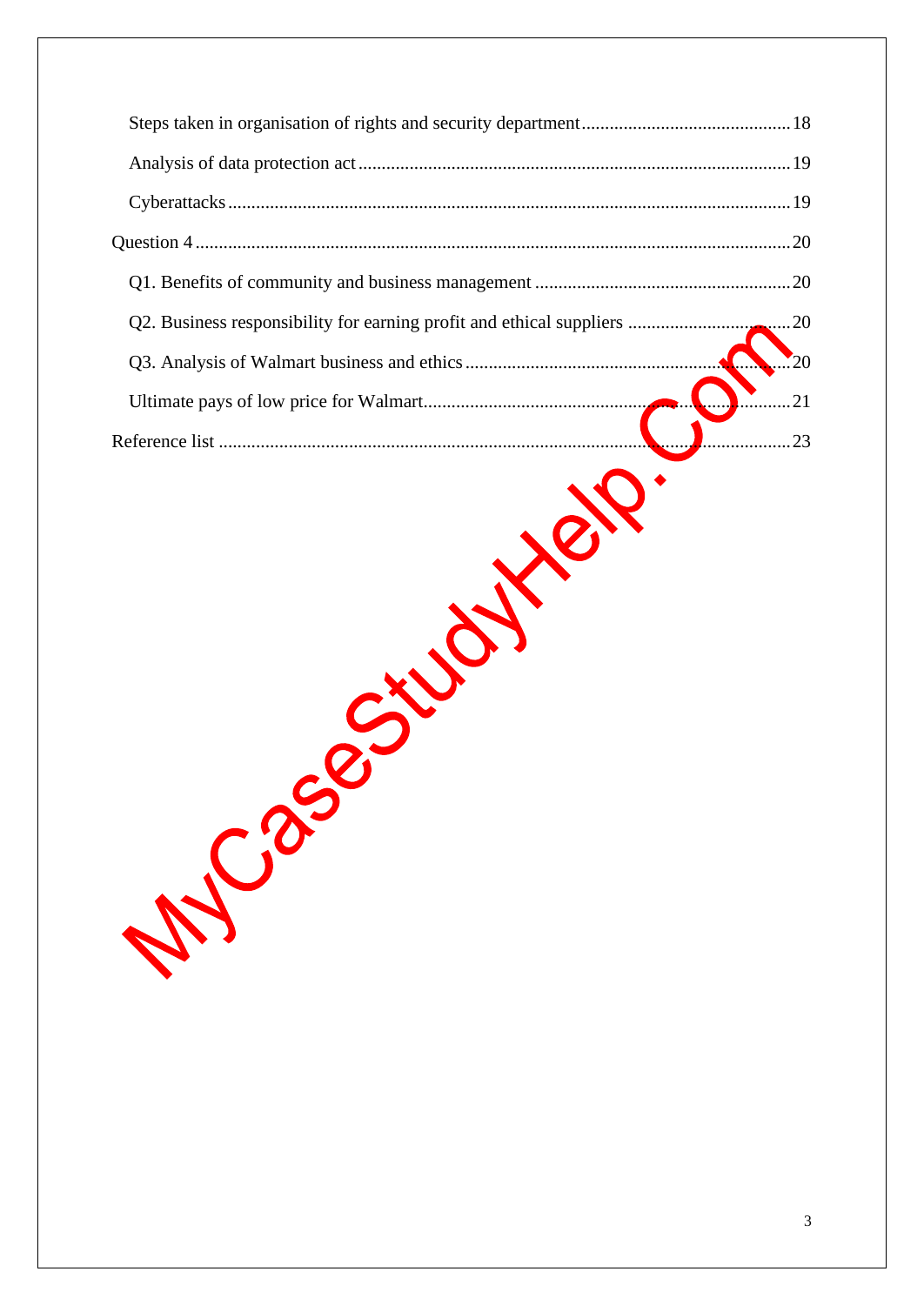## <span id="page-3-0"></span>**Question 1 a**

#### <span id="page-3-1"></span>**Discussion**

#### **1. Background of business values and ethics**

In this analysis of pursuit *values* and *ethics* about business,structure is related to code of conduct and means principles for operations. Values about work management are a part of busy standards, strategies and plans. Therefore, it is seen that professional work values are related to *core values* of understanding about work modules (Craft, 2018). The core value of professional work is primarily related to researching ideas and new products developments in aspects of occupation management. Professional competitions are a primary issue that reflects on the operational process of work management. Values in the pursuit are related to core retaining of work and growth of professional work customer base.

*Ethics* on professional process is effectively based on marketing ethics, ethics of HR departments in an organisation. An ethical aspect of purcent is related to technical, social and legal operations for growth of pursuit. Accordingly, it is seen that latest approach of business ethics is based on existence and functionality operations of occupation. Working Values and ethics are a critical part of management for **occupation**. It consists of two types of ethics, such as *management* ethics and *business* ethics.

*Management ethics* are consistent of social responsibility in terms of occupation management. Discipline is another part of management ethics about formation of work obligation and moral formation of duty. Owing to this management ethics, it has consisted of individual behaviours and performances on work.

*Business ethics* is a practice of policies for workplace and its corporate governance on potentially controversial subject management about corporate governance (Ferrell*et al.*) 2019). This form of professional work ethics has consisted of accurate observation about employee's performances and misconduct in job areas. A fundamental law is a part of this pursuit of ethics that resulted in less risk consideration and more profitability for work management.

*Ethical issues* on ethics are a consideration in fundamental issues about trust and integrity of occupation. Accordingly, it is observed that fundamental issues are also having complex issues rooted with diversity issues, governance aspects and decision making on a term of professional work. Ethical risk is overcome with process of value promotion, providence of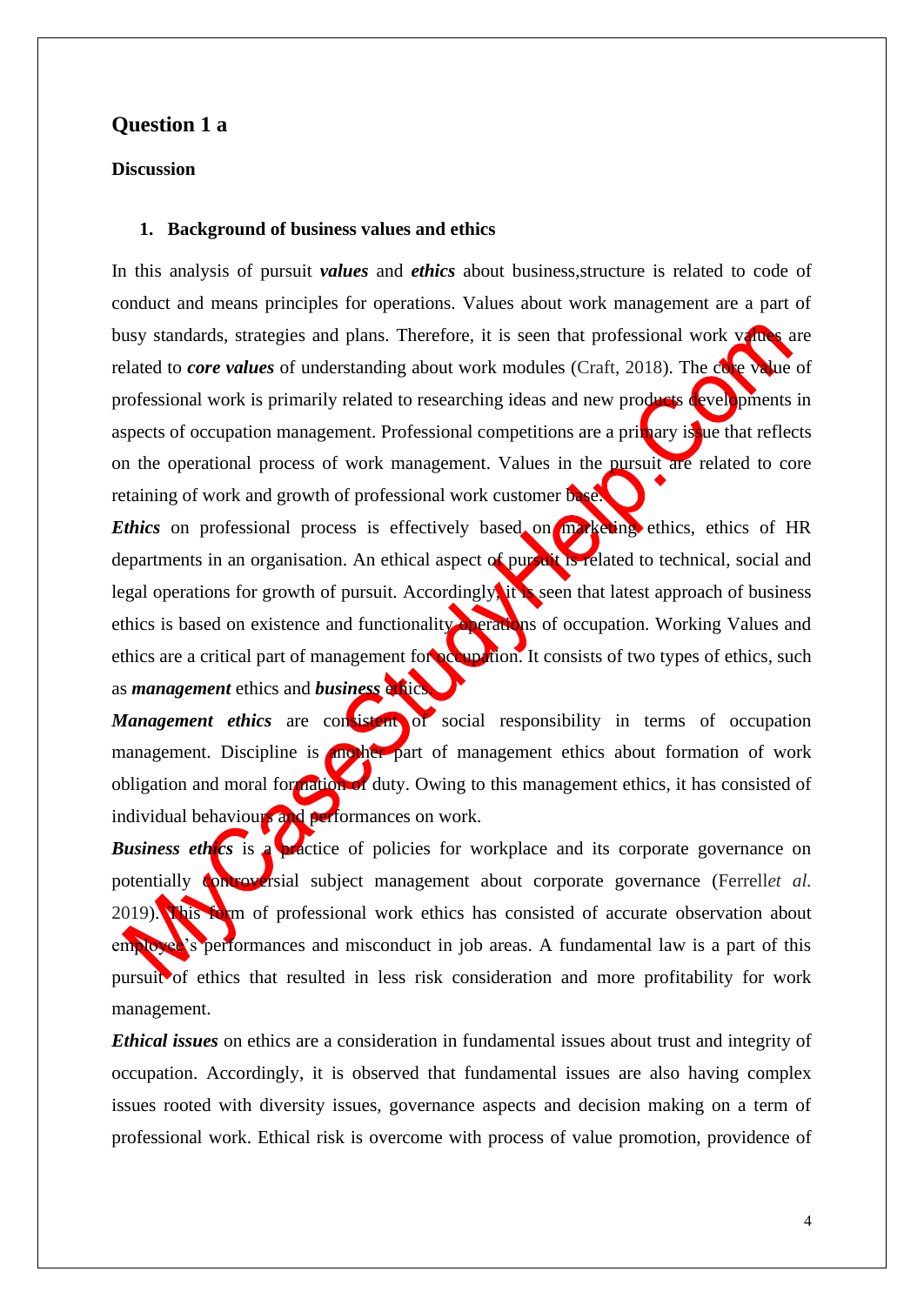ethical training, implementation of advanced systems and organisational structure used for determination of unethical activity.



## <span id="page-4-0"></span>**2. Four types of organisational culture**

**Figure 1: Types of organisational culture**

In this approach of four types of organisational culture are discussed as *clan culture*, *adhocracy culture, market culture* and *hierarchy culture*. In these facts of four diverse types of organisation culture, *clan culture* is directly related to the concept of collaboration (Fryer, 2016). As collaboration are a vital part of work in management, employees and staff members professionals based on sharing commodities on a pursuit and its active part of involvement. Thus, it is seen that effective communication, teamwork and consensus are a primary part of this organisation culture.

*Adhocracy culture* of a company is majority rooted with creativity and ideas of practical working skills. An organisation that falls under this adhocracy culture primarily prefers in risk analysis and innovative analysis for pursuit growth. Depth experimentation and respective ingenuity of employees are preferred.

*Market culture* of organisation primarily focuses on competition factors and different outcomes connected with an active approach in markets (Hechavarria*et al.* 2017). It is a perfect goal precise approach of work, and it is connected with share of markets and profitability from pursuit.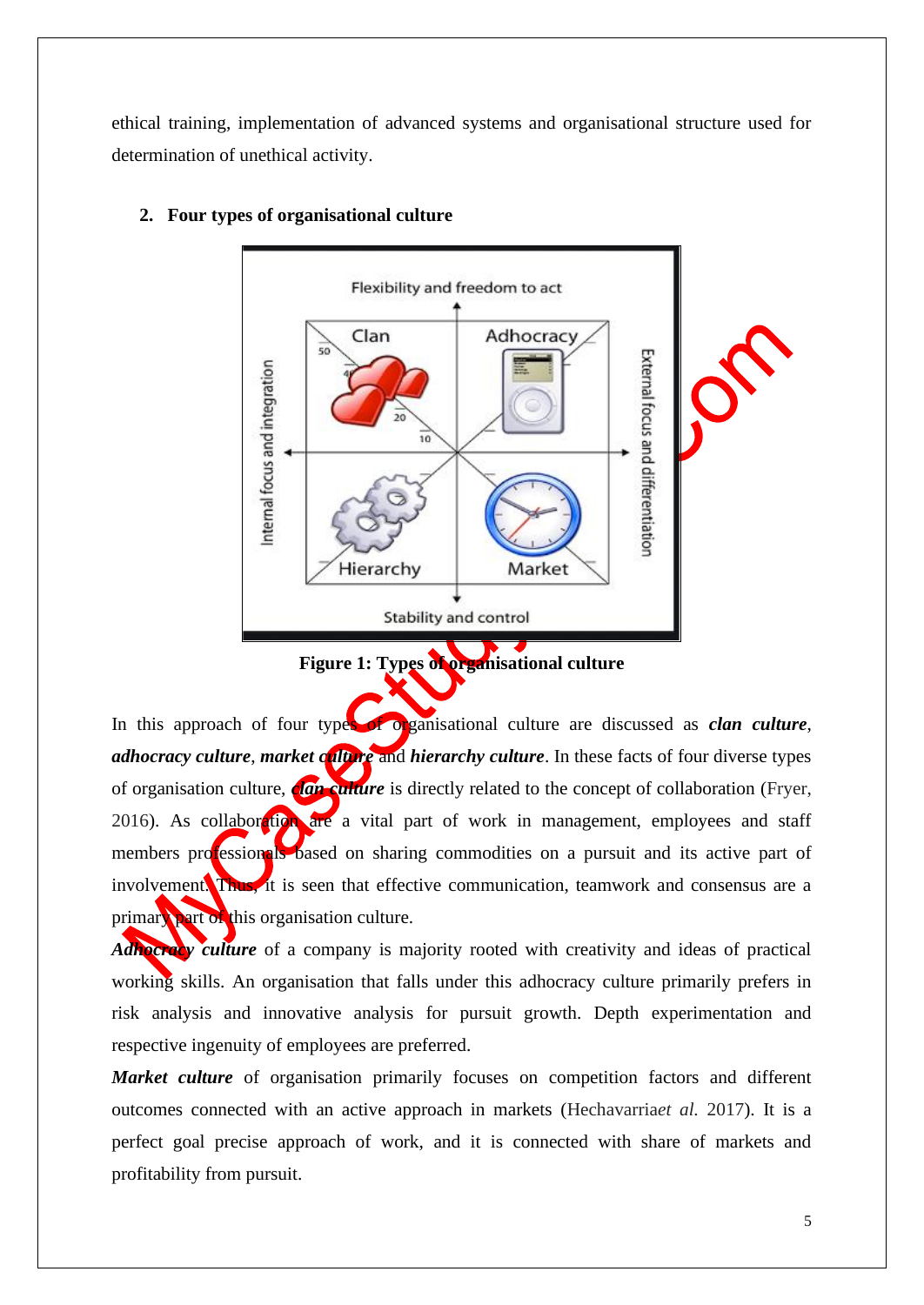*Hierarchy culture* of a company is depended on strategic tools, structures, and controlling functionality. It is rooted with a formal approach and institutional guidance from an upper hierarchy of work. Leadership is a vital part of this hierarchy culture of occupation and observation with efficiency.

#### <span id="page-5-0"></span>**3. Innovation**

It is a part of a professional working protocol for better understanding and effective outcome of working management. This innovation part of occupation has consisted of three parts such as *product innovation*, *process innovation* and *business model innovation*. *Product innovation* in work has consisted of diverse technical ideas for development in occupation (Macklinand Mathison, 2018). A regular and most common form of occupation is an enhancement of products feature, the establishment of camera feature and bitcoin currency. In terms of *process innovation*, it consists of ways for delivery of services with products to customers and clients. It consists of adaptive strategies, technologies and methods for supporting and delivery of products. An improved process is processed in terms of meeting regular demands for customer needs.

**Business innovation model** is another critical part of pursuit organisation and transformation to a more developed one. Pursuit innovation model also a critical part of new products formation with innovative ideas for growth. A marketing channel of operation is a critical part of well-established company workings in markets. Thus, work ethics and values are primarily related to resources and base of customer models.

# <span id="page-5-1"></span>**4. Family-owned business aspects**

Family-owned pursuit protocols are having advantages and disadvantages to this occupation process analysis. Primary *advantages* of family work consist of universal values of pursuit, lowalty for work, stability in work approach and decision costing (McMurrianand Matulich, 2016). A family-owned professional work consisted of firm commitments that have an outcome of extra working hours and more flexibility for working structures.

In this family-owned pursuit, major disadvantages have consisted of lack of skills and experiences. Conflict in terms of family outcome is having turmoils among family occupation. It is having several disadvantages of working styles and risks based on family work.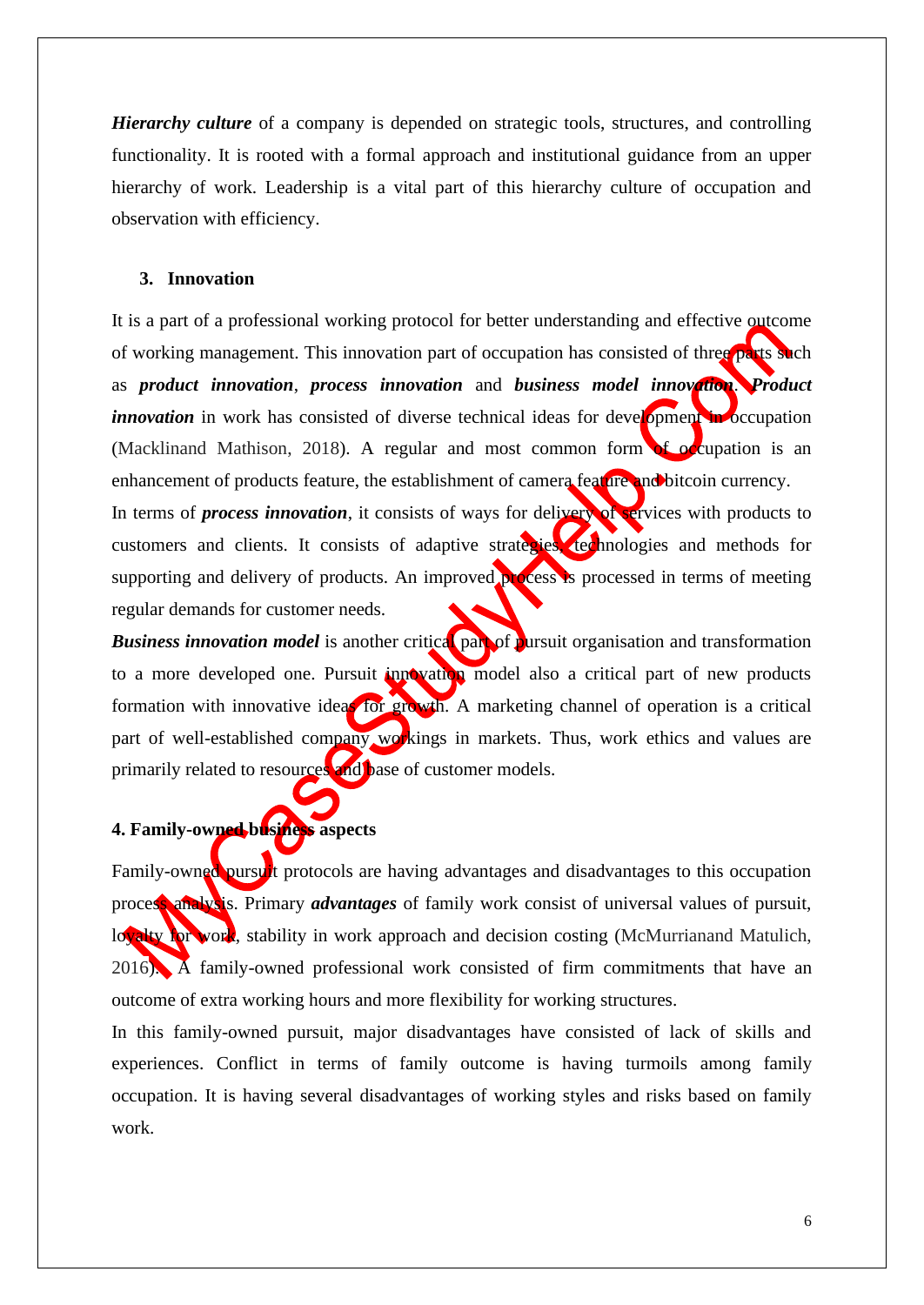## <span id="page-6-0"></span>**5. Executive Summary with background analysis**

In this discussion, it is analysed with definite values and ethics of business modules and discussed with management ethics. A definite business ethics are analysed in this process of analysis. Ethical issues are also discussed in this discussion with values and ethics of business management. Lastly, definite aspects of risk management are incorporated with values and ethics.

Josephylate.com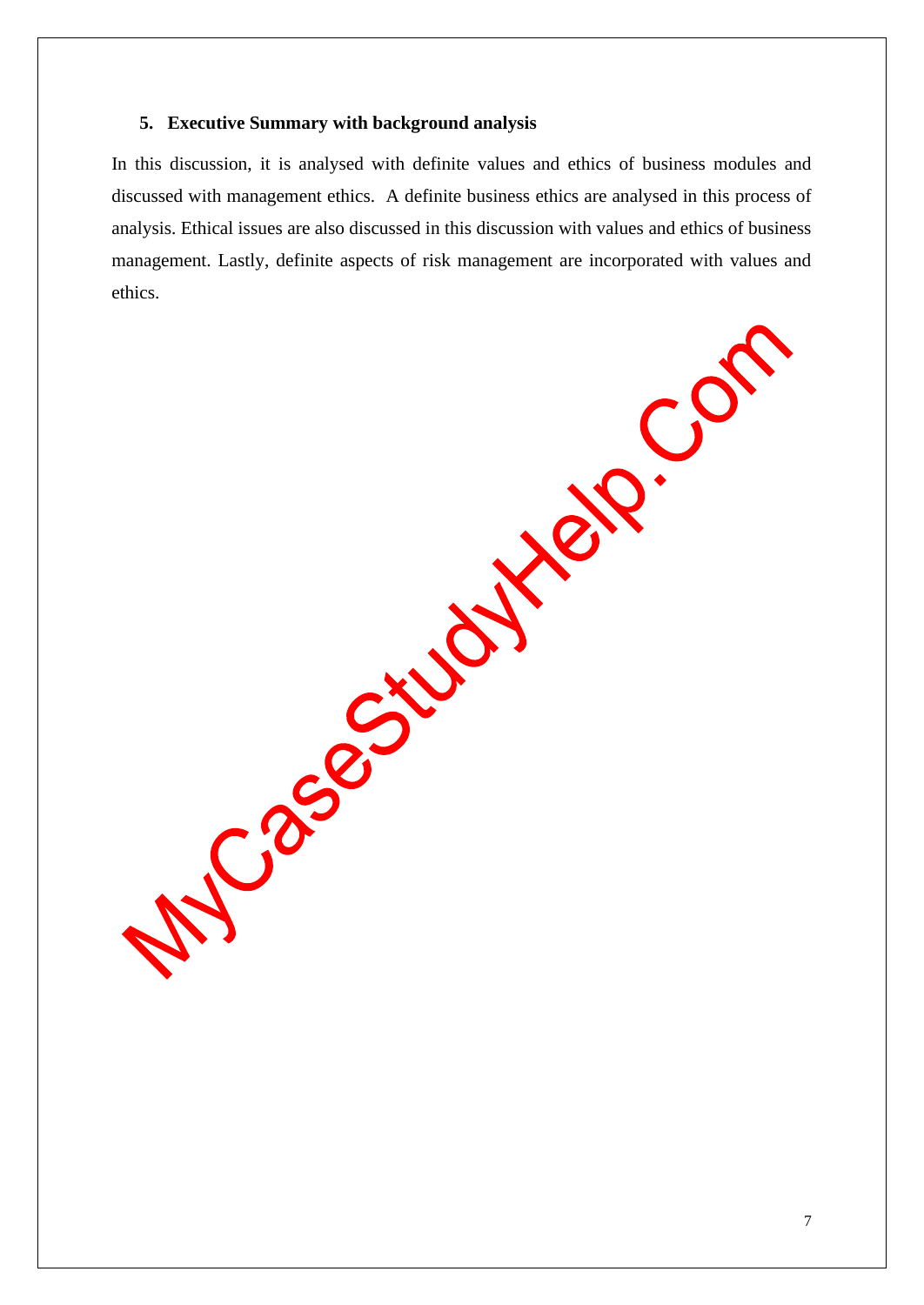## <span id="page-7-0"></span>**Question 1 b**

#### <span id="page-7-1"></span>**Overview of practice and management**

This overview of management and practices on management in the workplace with failed ethics are consisted impact about *performance of an employee*, *affected relation of an employee*, *damages on the credibility of company* and *occurrence of unethical behaviour*.

*Performance of employee* has definite approaches as of negative impacts on less performance of an employee (Nygaard*et al.* 2017). Adverse effects are analytical results that are related to this unethical performance. Employees are related to performance and ignorance of protocols and proceduresare results in less productivity. Employee performances are deliberately connected to working performance structures based on the failure of ethics in the workplace. A lack of motivation is another attribute of **unethical working** formats in an organisation.

A failed ethics in working formats are connected with relationship failure of an employee on business perspectives (Pedersen, Gwozdzand Hvass, 2018). Behaviour is also affected in context of less ethical mind-set in business modules. A lack of leaders is another critical con about absence of work ethics. Thus, improper ethical behaviour is a prime outcome for *affected relation of employees*. Tensions, less productivity and improper time management is a part of failed professional ethics in the workplace.

*Damages on credibility of a company* are a foremost outcome for lacking ethical ideas and knowledge on a pursuit. Loss of credibility and business surviving ideas and understanding is a crucial form of damages on organisational credibility. It is a result of less understanding about work ethics. These lack of working formats is a significant part of losing customers and business loss. Losses of ethics about business are consisted of loss of time management, loss of customer base and abandon for process about working structures.

*Occurrence of unethical behaviour* is a first affected part of professional workings; it is a result of inferior planning and faults in management of pursuit. Employees that are unable to meet goals, daily deadlines and time management is a primitive part of unethical prospects and considering performance on employees. Unethical behaviour in pursuit is a primary part of left unnoticed on employee performances and left credibility of completing tasks. Improper training is a daily outcome for unethical behaviour in professional field of working structures and requirements of business necessity.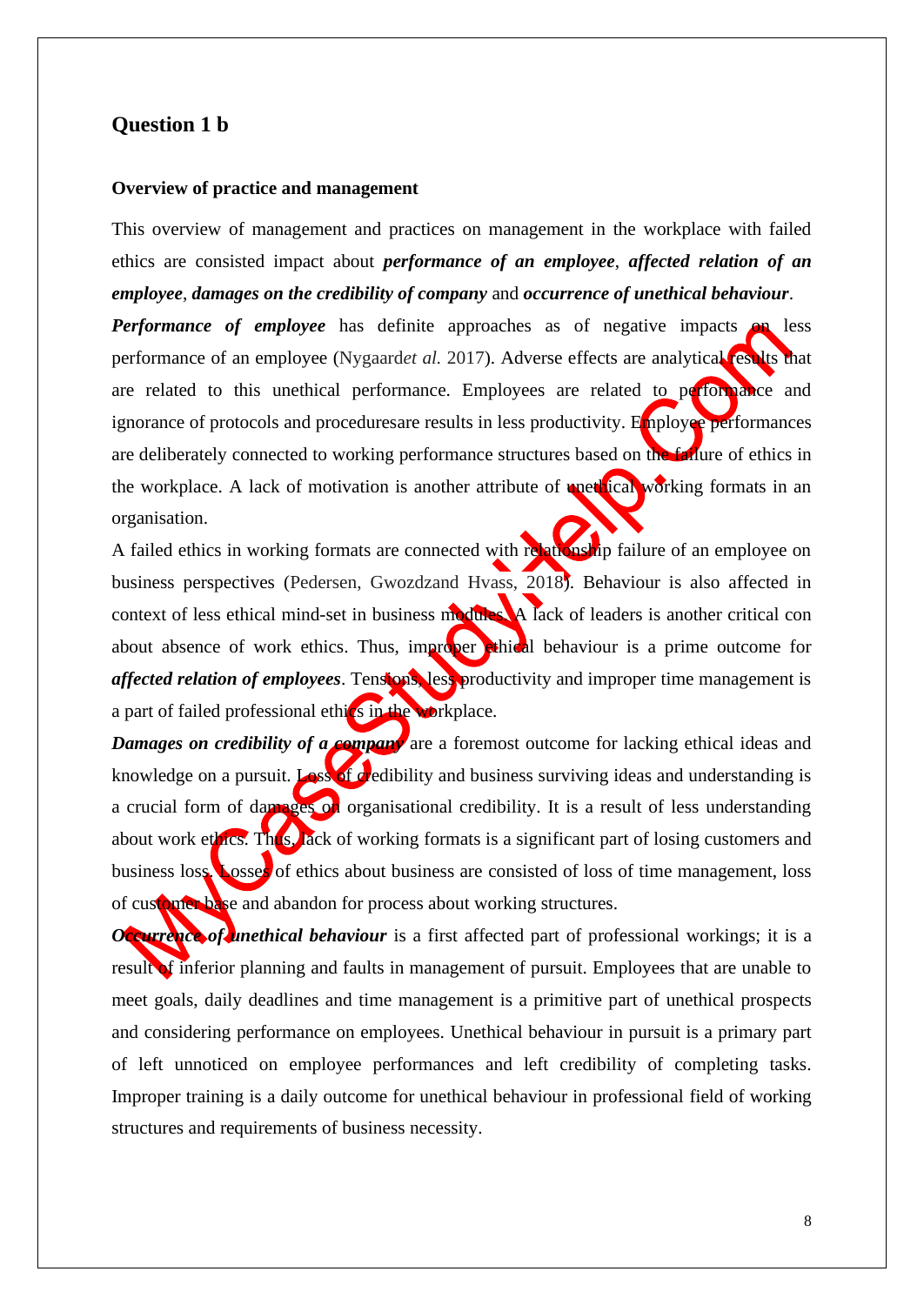#### <span id="page-8-0"></span>**Operational model in business**

Owing to this operational model of business, it is followed by two steps of the operational model on business (Randlesand Laasch, 2016). This operational business process consists of *stages of development* and *process of production sections*. In this models of business process it is consisted of other subpart of development for business processes such as follows

### ● **Workflow production**

In this mode of working structures, it is connected with systematic description for occupation services and workflow. Along with this, diverse aspects of issues are analysed with workflow procedures of productions, process and mitigation of risk. A process of production for employees are consisted of hazardous steps, hence a necessary safety steps are to be implemented in production workflow structures.

## ● **Association of industry memberships**

Aspects of industrial association membership are connected with regulation, protocols and local regulation based on organisational aspects. It is also consisted of definite outline about opportunity that is taken with aspects of respective laws and regulations. Supply chain process and its explanation are primarily connected with industry suppliers, prices, conditions and terms.

## ● **Control of quality**

It is a most critical part of business growth on measurement of controlling quality and set up about established quality control procedures (Royet al. 2018). Apparently, it is seen that an organisation needs to be implemented with controlling quality certificates.

Process of production subpart has consisted such as follows:

#### ● **Physical planting**

Physical plantingis a part of planting physical location of a business that involves different types of site and type of working formats of business. All forms of real estate appraisal, operations are connected with the operation of a business worth process, building and importance of the growth of a business.

## ● **Special requirements of the production process**

In the context of this special requirements process for business are consisted of innovative equipment on needs for professional work. An estate of agreements leases with management operations and proposal for pursuit formations.

● **Process of production**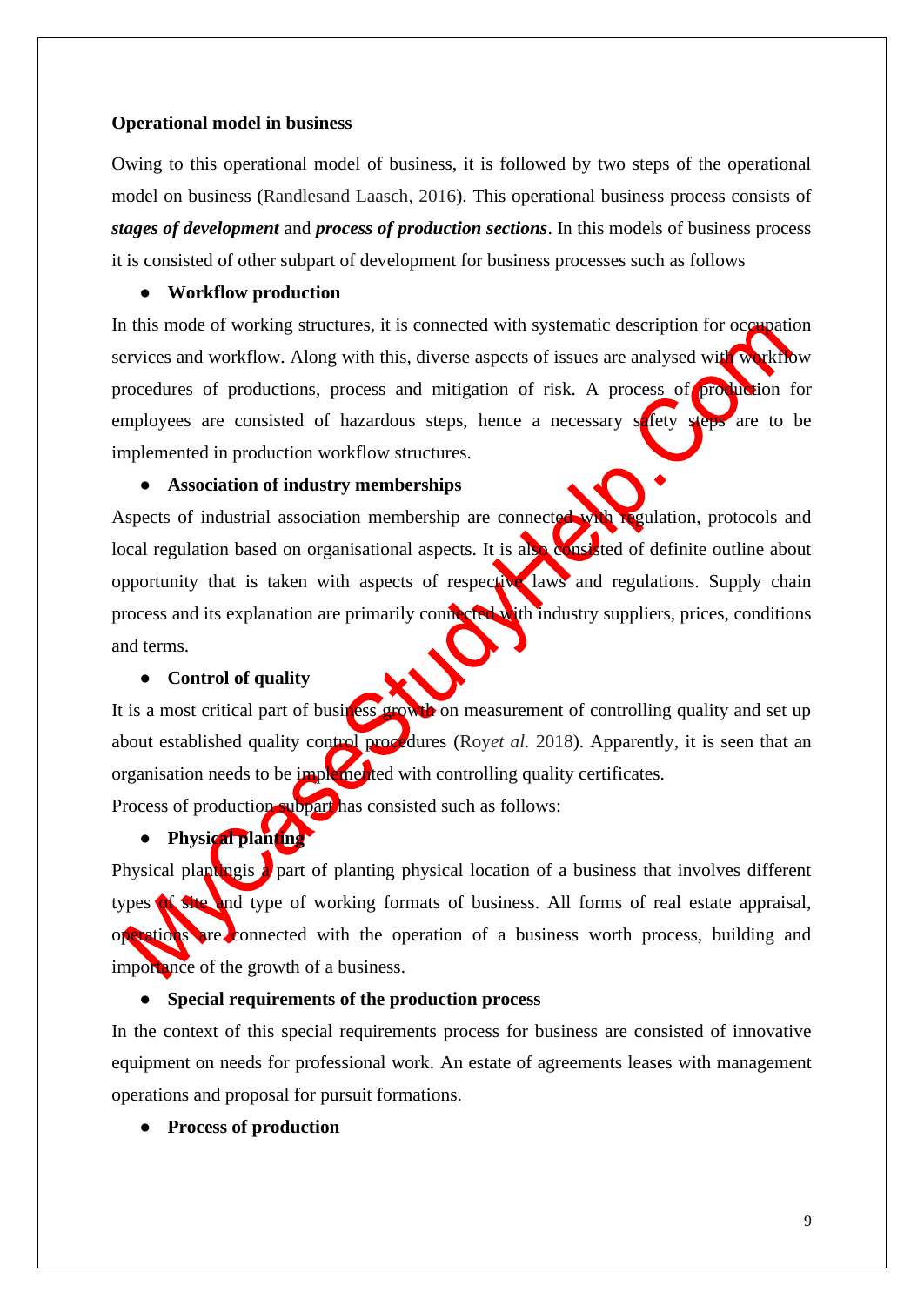Production is a part of a products manufacturing system that is consisted of services and ability of production. In this production process, it is having several services and time of production framework and its descriptions.

#### <span id="page-9-0"></span>**Focus on organisational culture**

In this process, four types of organisational cultures are discussed such as hierarchy culture, adhocracy culture, clan culture and market culture. Along with these different innovative processes are implemented, such as product innovation, process innovation and business innovation model.

#### <span id="page-9-1"></span>**Recommendations**

It can be recommended in terms of ethics and business perspectives such as:

- Providence of equal opportunity about participation on long term work projects and its exploration for completion (Spence, 2016). A respective variance is to be incorporated on risk estimation and operation about mission.
- A specific application of policies and sufficiency for protection about privacy ison personal data. Along with this definite amount of protection and privacy of data are provided with sufficient approach on business modules.
- Decision-makingprocess is needed to be more precise in order to overcome ethical issues in management of professional work. Thus, decision-making process results in active observation on consequences in pursuit.

#### <span id="page-9-2"></span>**Conclusion**

Hence, it can be concluded that business value and management of ethics and work value management consist of definite core values and good ethics for works.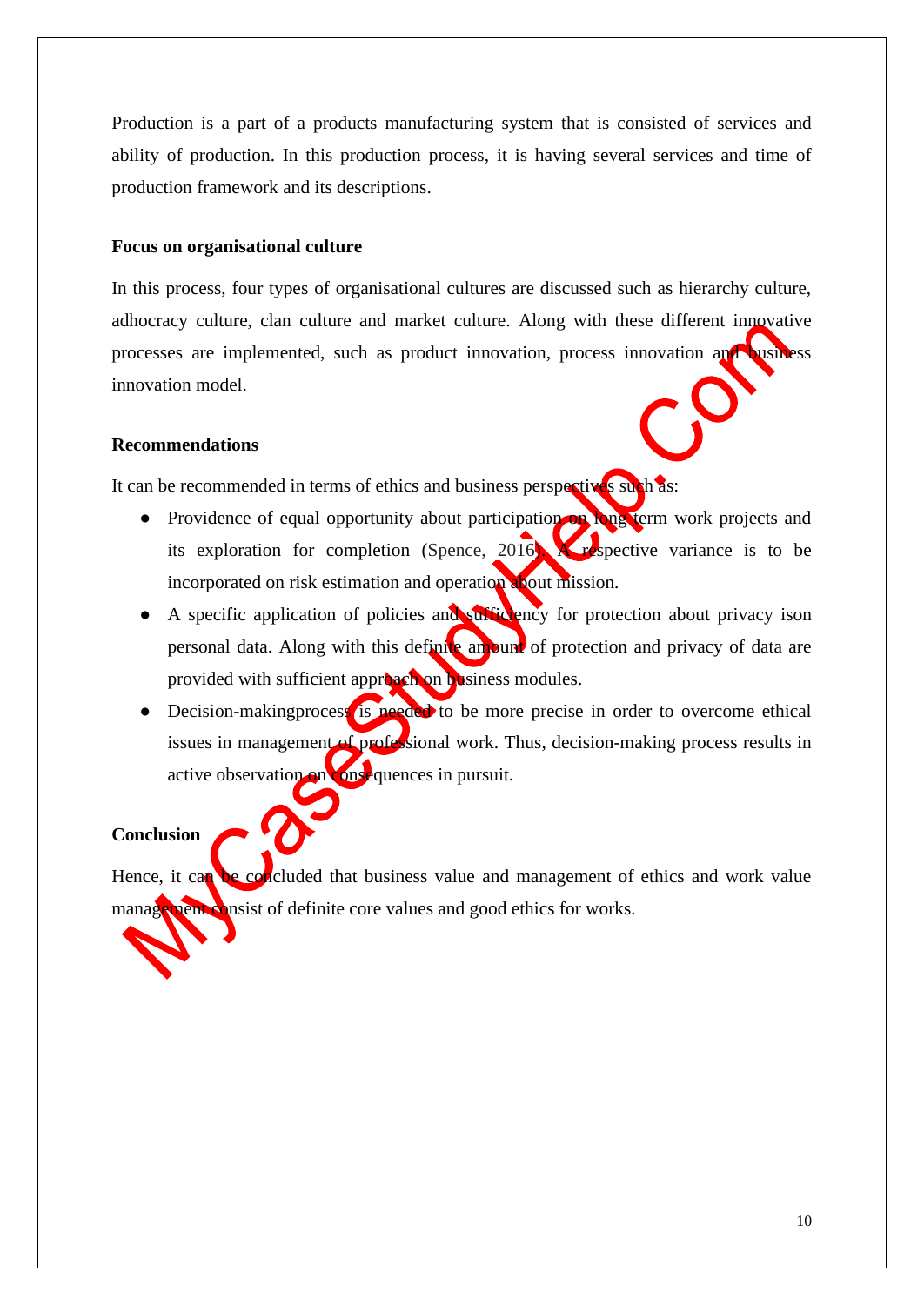# <span id="page-10-0"></span>**Question 2**

## **Executive summary**

In this report, analysis it is incorporated with effective analysis is incorporated with Cisco environmental ethics. A respective criterion for CSR is also analysed in this report perspective and CSR respective approaches analysed with annual report. Lastly, different cyber-attacks are discussed in this report analysis about with sustainability aspect.

Josephysics

R.CO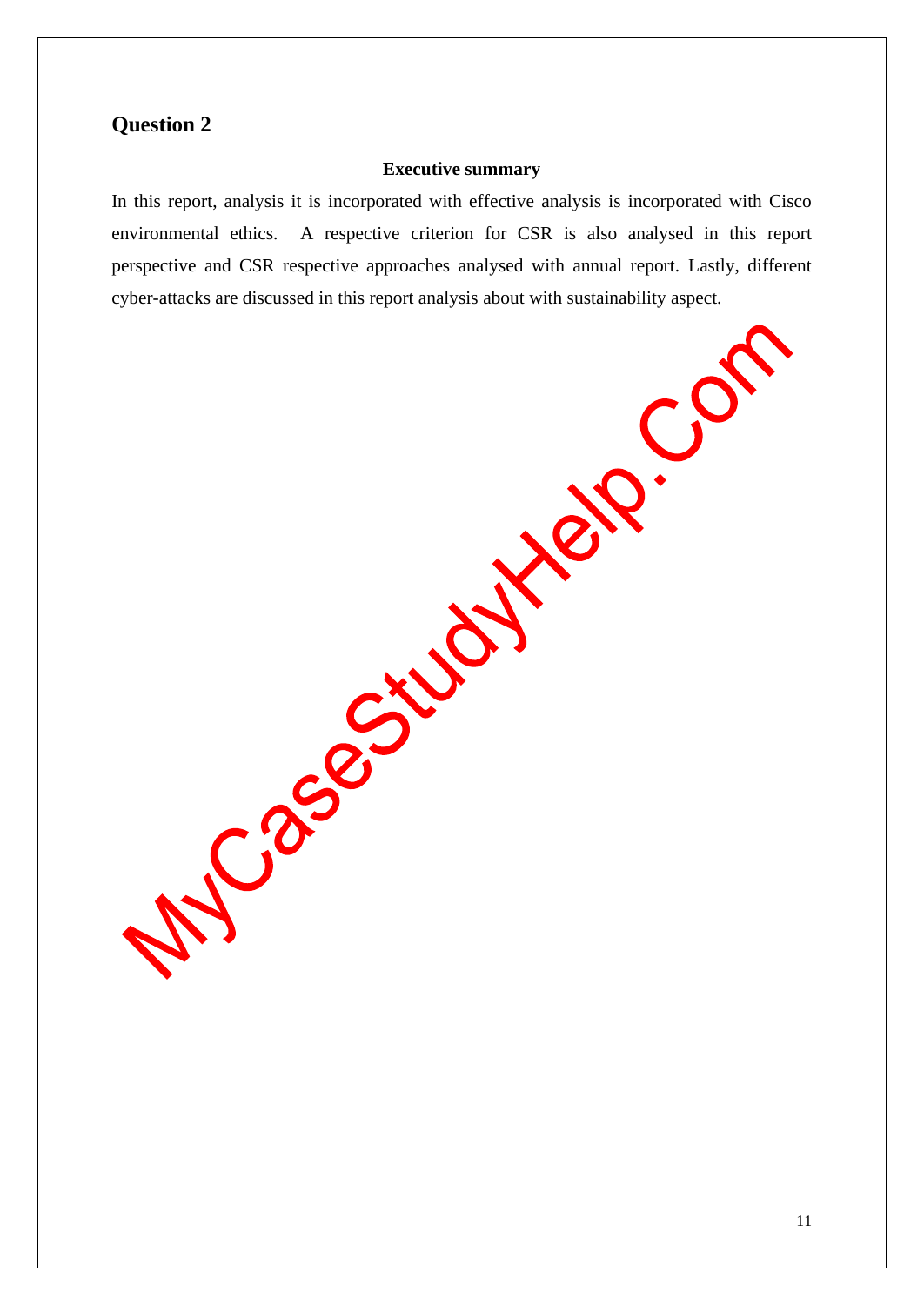## <span id="page-11-0"></span>**Environmental ethics**

Environmental ethics in terms of an organisation *Cisco* are discussed with such as follows:

## ● **Care of planet**

Environmental ethics on taking care of planet is related to ideas and sustainability criteria of environment for economic growth and development. Global citizens are mostly benefited with environmental ethics on steps of reduction of greenhouse gases emissions, perseverance of biodiversity and different natural resources (Wang, Cheneyand Roper, 2016). At Cisco, renewable and user-friendly products are designed for overcoming generation of wastes. Thus, it is a very significant part of environmental ethics and needs for business ethics.

## ● **Global issue solving in planet**

In this global aspect of saving planet is connected with different opportunities and impacts on environmental markets about supply chain. The latest technology is a vital part for the accomplishment of global issues in planet. It involves a diverse process of reduction on 45% greenhouse emissions. Annually it is observed that nearly 13, 946 tonnes of products are recycled, reused and refurbished.

## <span id="page-11-1"></span>**Criteria for CSR**

Accordingly, it is seen that in chosen organisation of *Cisco*, definite criteria for CSR (Corporate Social Responsibility) mainly focused, such as follows:



## **Figure 2: Corporate social responsibility of cisco**

**Ethics and Governance**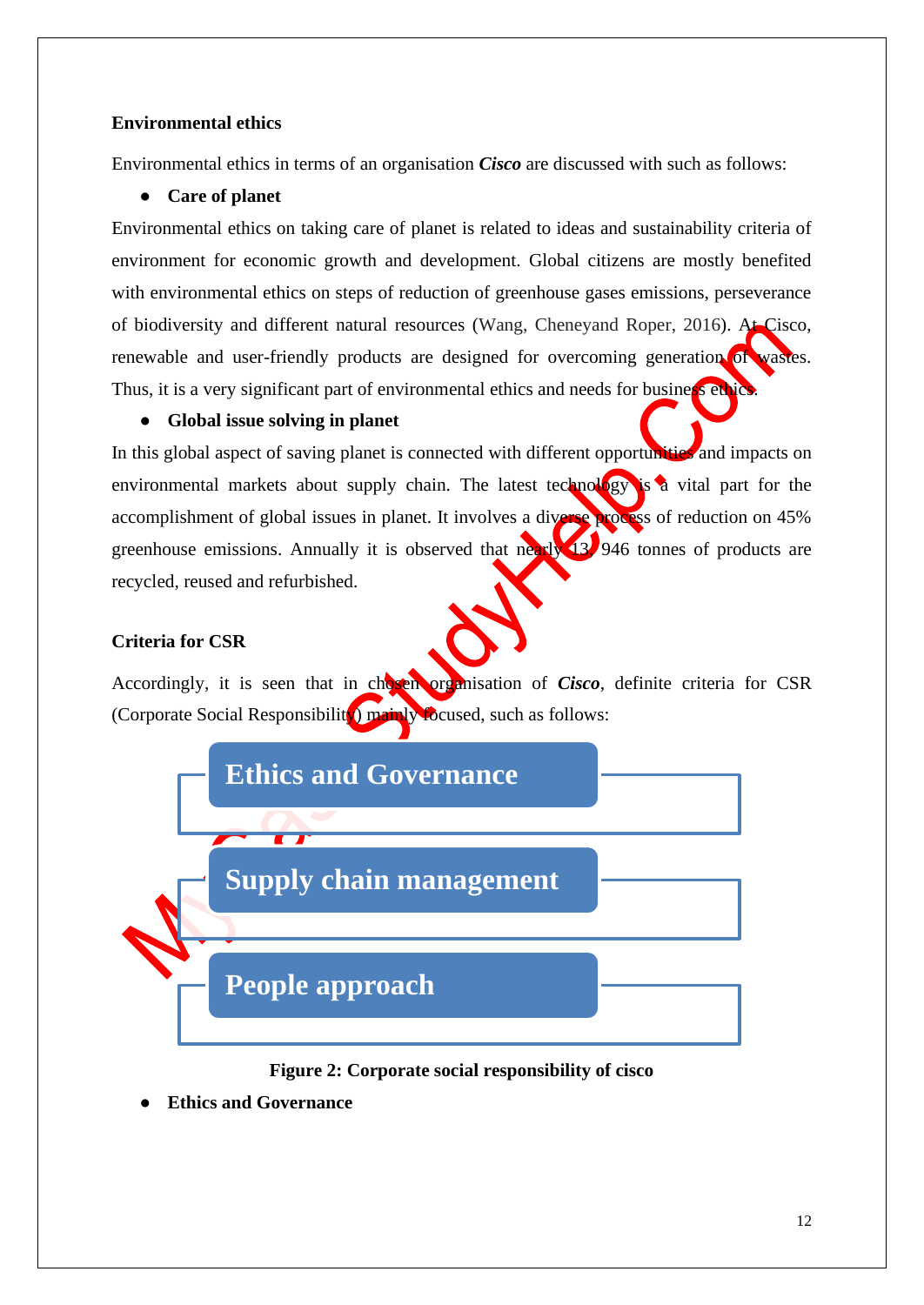Governance and ethics are effectively related to a firm commitment to strong governance of practices about ethics and different levels of business. In connected with CSR, Cisco empowers expertise of good ethical advice and innovative aspects of technology.

## ● **Supply chain management**

Governance and ethics are effectively related to a firm commitment to strong governance of practices about ethics and different levels of business (Grant, Arjoon and McGhee, 2017). In connected with CSR, Cisco empowers expertise of good ethical advice and innovative aspects of technology.

#### ● **People approach**

This part of supply chain analysis is incorporated with different higher standards of technology, ethics, and rights of labour and environmental safety. In this supply chain management, it has consisted of a massive spectrum of customer's base and requirements of fulfilled operation of Cisco. Process of production **is followed** by a systematic model such as *CTO (Configure to Order)*. Services and model of production is configured with cost benefits structures and sourcing strategy. In distribution to this chain management system, it is having 1000 suppliers with logistics providers.

#### ● **Society**

In context of people approach about Cisco, it is having a right working environment and highly advanced culture with innovative employees (Herschel and Miori, 2017). Accordingly, it is seen that people in this company is connected with data and internet. People approach in this above organisation consists of several fresh possibilities and ideas. *B2C (Business to Customer*) is a primary goal in this organisation of Cisco.

# ● **Environment**

Technologies are majorly a part of development for sustainability and helping customers in terms of business demands. In aspects of Cisco environment, it is primarily connected with information gathering for overcoming challenges for management (Latif *et al.* 2017). In terms of materiality environment, it is seen that a definite amount of *LCA (Life Cycle Assessments)* are analysed respective to products, and it has environmental impacts. *GRI (Global Reporting Initiative)* is used by Cisco for performance indicator and significant impacts on environmental assessments.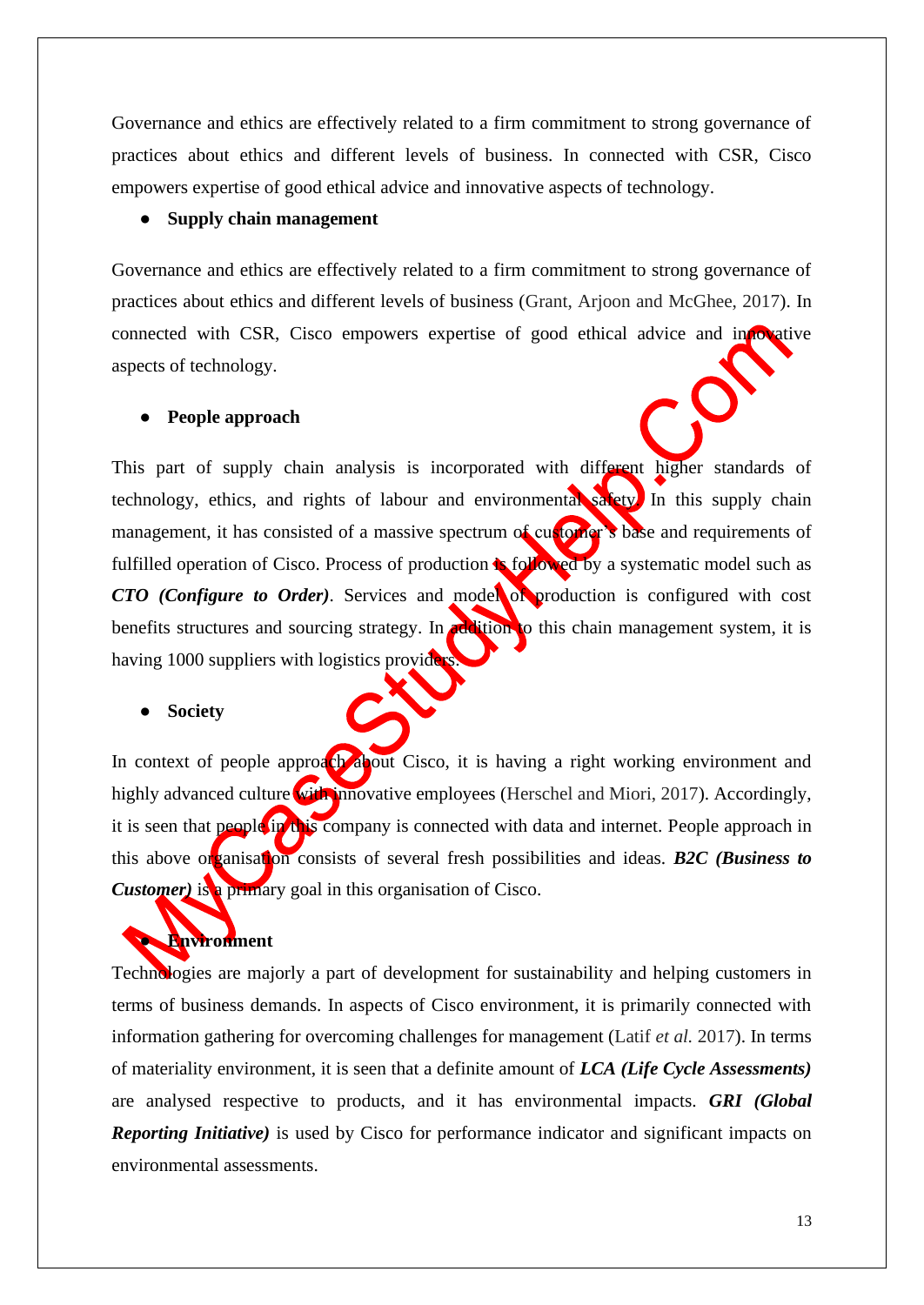## <span id="page-13-0"></span>**Usage of the annual report of any organisation**

Annual report of mentioned pursuit ventures with annual meetings with shareholders and with *CSR (Corporate Social Responsibility)*. In this discussion on a specific company, it primarily consists of *CSR (Corporate Social Responsibility)* perspectives. Different core, culture and invest are primarily related to CSR. Most significant potential impact on diversity and inclusion are connected with local programs of community.

Relatively it is seen that cumulative people number and CSR signatures and programmes are announced with goal of 469 million in 2016 (McMurrian and Matulich, 2016). It is also assumed by year of 2025, CSR investment and goals are expected to increase by 47%. Accordingly, it is observed that with implementation of environmental **impacts**, operations of Cisco have extended with products and necessary service management.



## **Figure 3: Culture of integrity with sustainability**

(Source: Sulphey and George, 2017)

## <span id="page-13-1"></span>**Organisation Cisco**

CSR of Cisco is majorly focused on three necessary culture of integrity with *people*, *society*  and *planet*. Accordingly, it is observed in this process of critical cultural integrity is consisted of 80% of engagement of employees. These key factors of people donation are obtained from volunteering. *CCF (Conscious Cultural Framework)* of Fiscal 2019 is primarily related to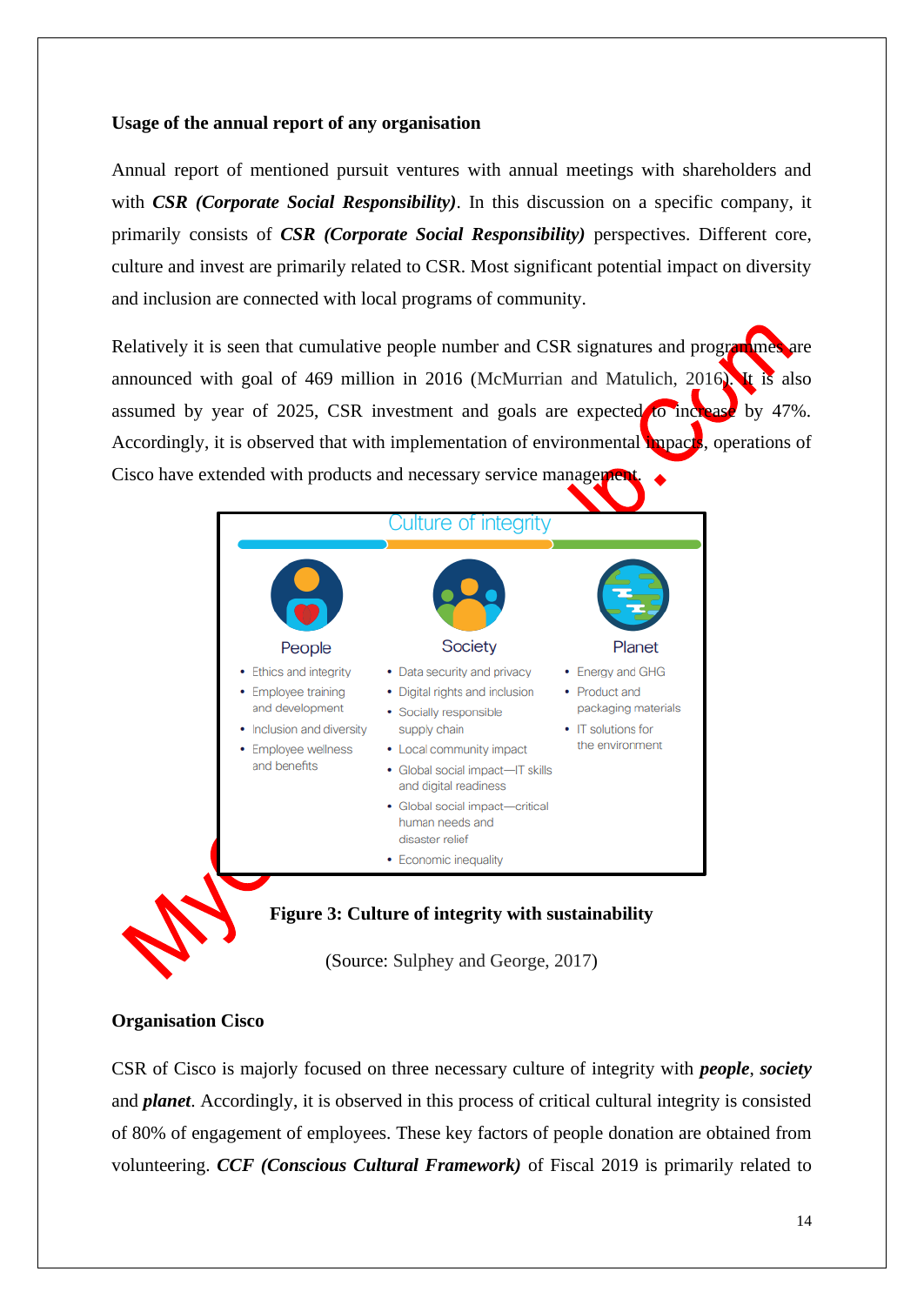information and interactions with one another (Mili, Gharbi and Teulon, 2019). In the year of 2020, fiscal policy has been implemented with updating of code context cultural aspects.

Society of Cisco is primarily related to one billion positively affects people by 2025 and reached 2 million of Cisco networking development with 10.9 million people. In perspective of planet, energy and *GHG (Greenhouse Gas)* is connected with a 60% reduction of total scope. Fiscal policy has invested 45million dollars in terms of energy efficiency maintenances on planet.

In terms of business model on *Gas Emission Reduction* is related to better automation, analytics and security. Strategic approach on pace of innovation is efficiently related to pace of innovation, network and transformation. As on year of 2007 to 2012, nearly 25% reduction has proceeded. It is a process contains 4.1% per year decrement, and it is idealised for more reduction as of 2050.

#### <span id="page-14-0"></span>**Usage of a sustainability index**

Sustainability index of an above-specified organisation has consisted of internal and external stakeholders and its implementation with CSR (Raman, Garg and Thapliyal, 2019). Owing to this index sustainability, key accomplishment in year of 2012 is described such as

- Sustainability climate change strategy with goals in reduction of greenhouse gases and scope on 25% entission worldwide.
- Accordingly, it is seen that in above business venture, it consists of 100% eligibility on completed Code of Conduct on business. In terms of reduction goal, it is related with separate goals and clear intentions as per revenue data about 15%.
- This amount of fund is related with necessary cash in a contribution for greenhouse gas reduction. In this process of sustainability index approaches, it is consisted of god amount key accomplishment in Cisco.

## <span id="page-14-1"></span>**Non-financial Metrix KPI**

It is a part of non-financial metrics analysis on this specific company that resulted in contribution and reflection on success factors about this organisation. In this non-financial metrics observation, it is seen that *KPI (Key performance indicator)* on services and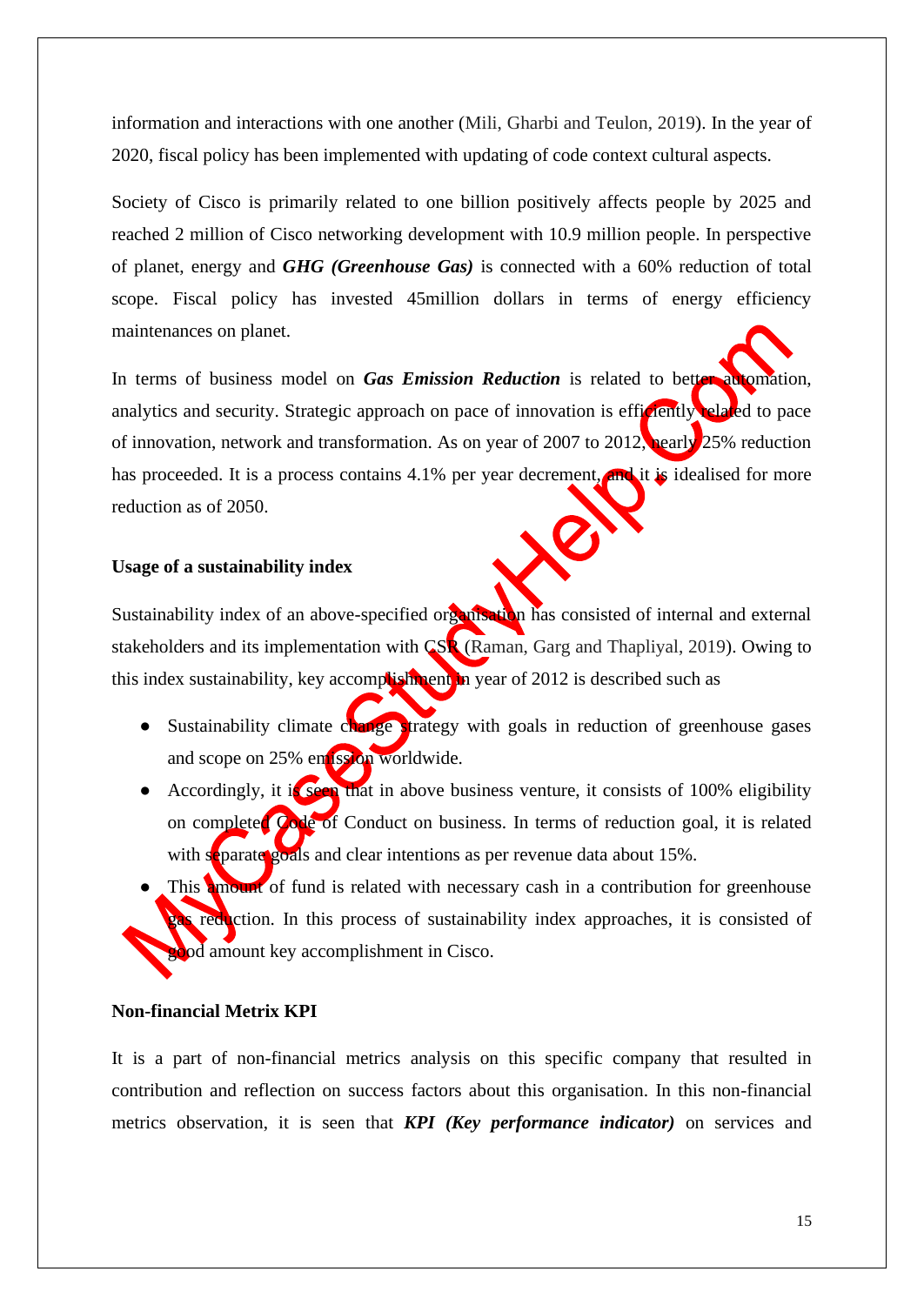management process (Rutti *et al.* 2016). A diverse outcome with KPI services management process consists of *design of service*, a *transition of service* and *operation services*.

It is seen that KPI of above company is primarily based on *environmental management*, *greenhouse management* and *energy usage*. Environmental management of fiscal year 2009 is 68%, greenhouse emission has met with 39%, and energy usage is about 90% on electricity-related energy usage.

## <span id="page-15-0"></span>**Giving back to community**

In this context of giving back to the community is a part of community culture in this organisation(Tantalo and Priem, 2016). Raising money and aiding local people, collaborating with a non-profit organisation is an active part of this company (Sulphey and George, 2017). Employees of Cisco have definite five-day time in a year for volunt  $\epsilon$  ering job with unique concept with *Time2Give*.

#### <span id="page-15-1"></span>**Training to staff**

Training of staff and employees consist of prestigious certification about this company. Certificates on this company type of *classroom training*, *electronic learning*, *library learning* and *self-study learning network*. In these training aspects, is implemented with technology and an array of product training.

#### <span id="page-15-2"></span>**Safety incidences**

Safety is a biggest priority for this specific company, and these forms of safety are primarily related to a public agency and optimum costing solution (Tantalo and Priem, 2016). A network of this organisation is primarily related to converged network and security of environmental governance on agency. A digital form of safety is anexcellent way of providing safety with IOT (Internet of things) and AI (Artificial Security).

#### <span id="page-15-3"></span>**Complaints from staff and customer**

Owing to this necessary understanding of customer and staff services, Cisco ranking is 603 among thousands of companies. Accordingly, it is seen that rating of customer services and staff service score is terrible among 134 ratings.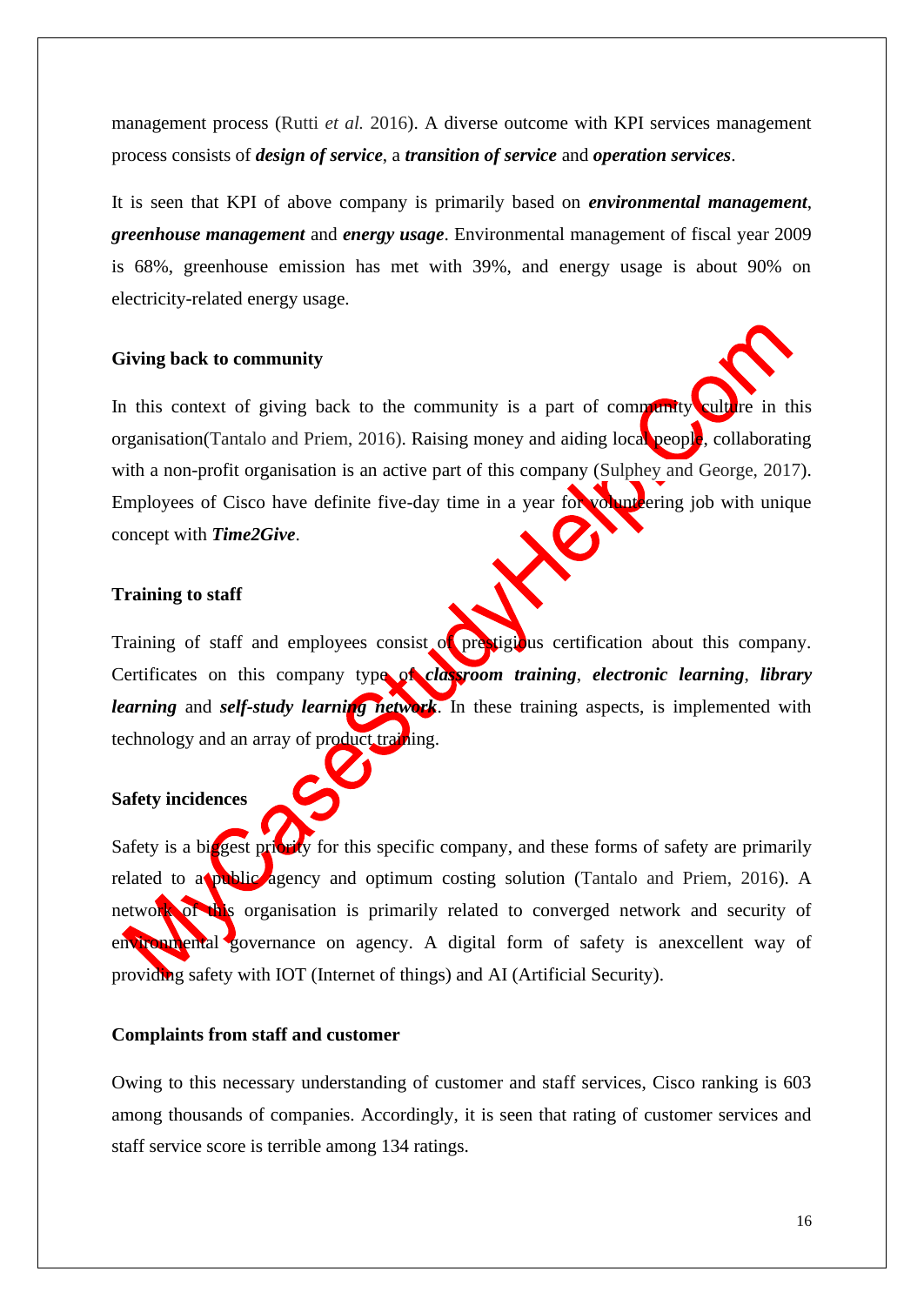# <span id="page-16-0"></span>**SWOT analysis**

| <b>Strength</b>                        | <b>Weakness</b>                      |
|----------------------------------------|--------------------------------------|
| It has diverse, sophisticated market   | It is having less storage of network |
| segments and solutions                 | market                               |
| In this specified organisation, it has | An inferior presence of outsourcing  |
| definite better long term values       | technology                           |
| Opportunity                            | <b>Threat</b>                        |
| A massive expansion of the strategic   | Usage of cloud servers sales in low  |
| alliance                               | Huge competition in the open-source  |
| Data application process is more       | market                               |
| innovative                             |                                      |
| 22.5%<br>WC2                           |                                      |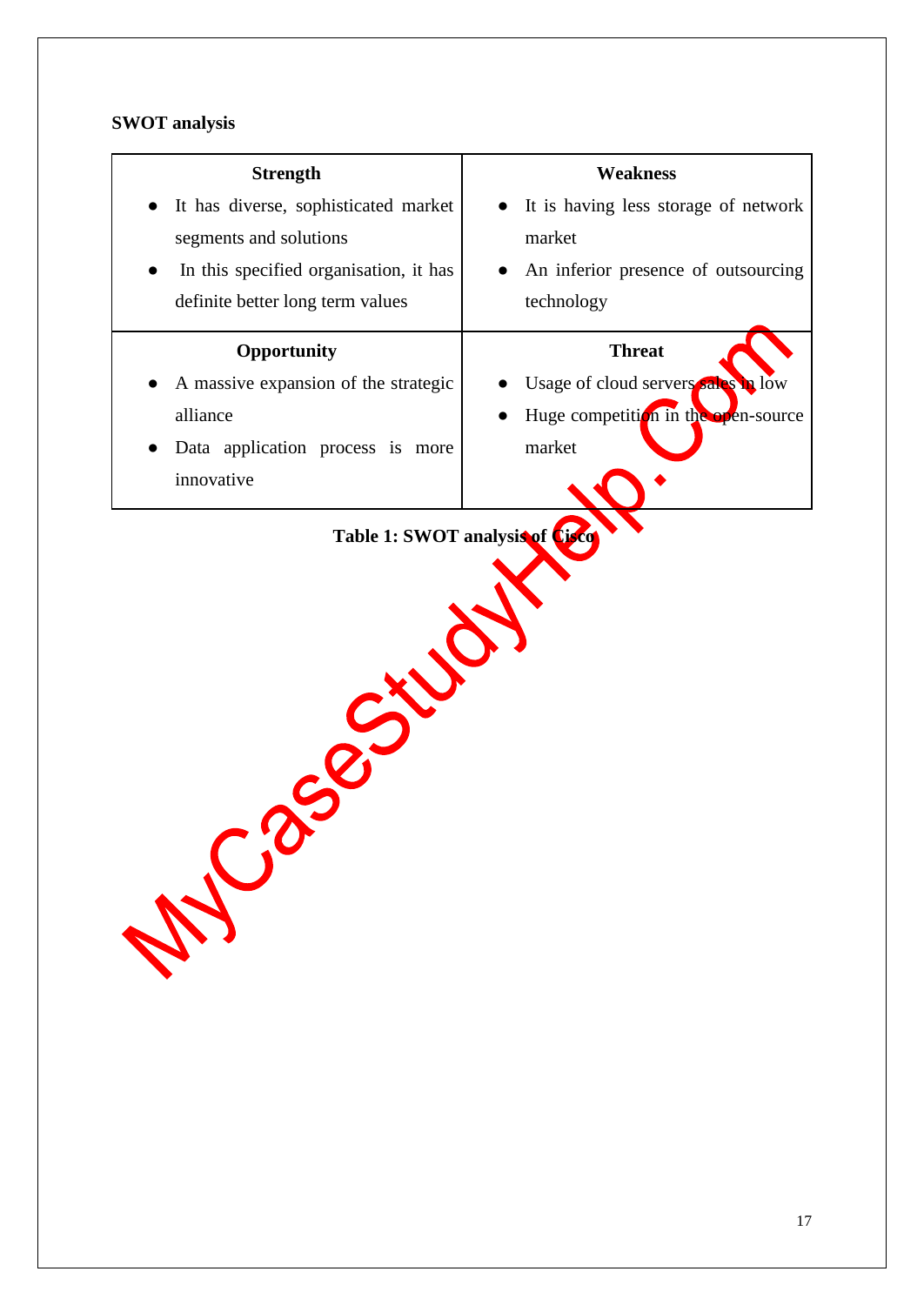# <span id="page-17-0"></span>**Question 3**

## <span id="page-17-1"></span>**Fundamental data ethics**

Fundamental data ethics for an organisation is described, such as follows:



- In an organisation *privacy* of identity and necessary data of customers, need to be secured. This privacy process about data security needs to be required with legal aspects and audited data.
- Customer needs to be incorporated with *a clear* perspective of data usage and its privacy (Vazquez, 2018). Any forms of private data acquiring process and third party systems of analytics must be present.
- Use of big data in terms of *unfair* bias systems is preferred in many organisations. Algorithm and machine learning software must be coded with intelligence of discrimination on unfair bias.

## <span id="page-17-2"></span>**Steps taken in organisation of rights and security department**

Different steps of *rights and security* of people are analysed, such as follows:

● Identification of risks is a primary part of overcoming malicious data and misuse of personal data(Walker, Russel and Kurz, 2017).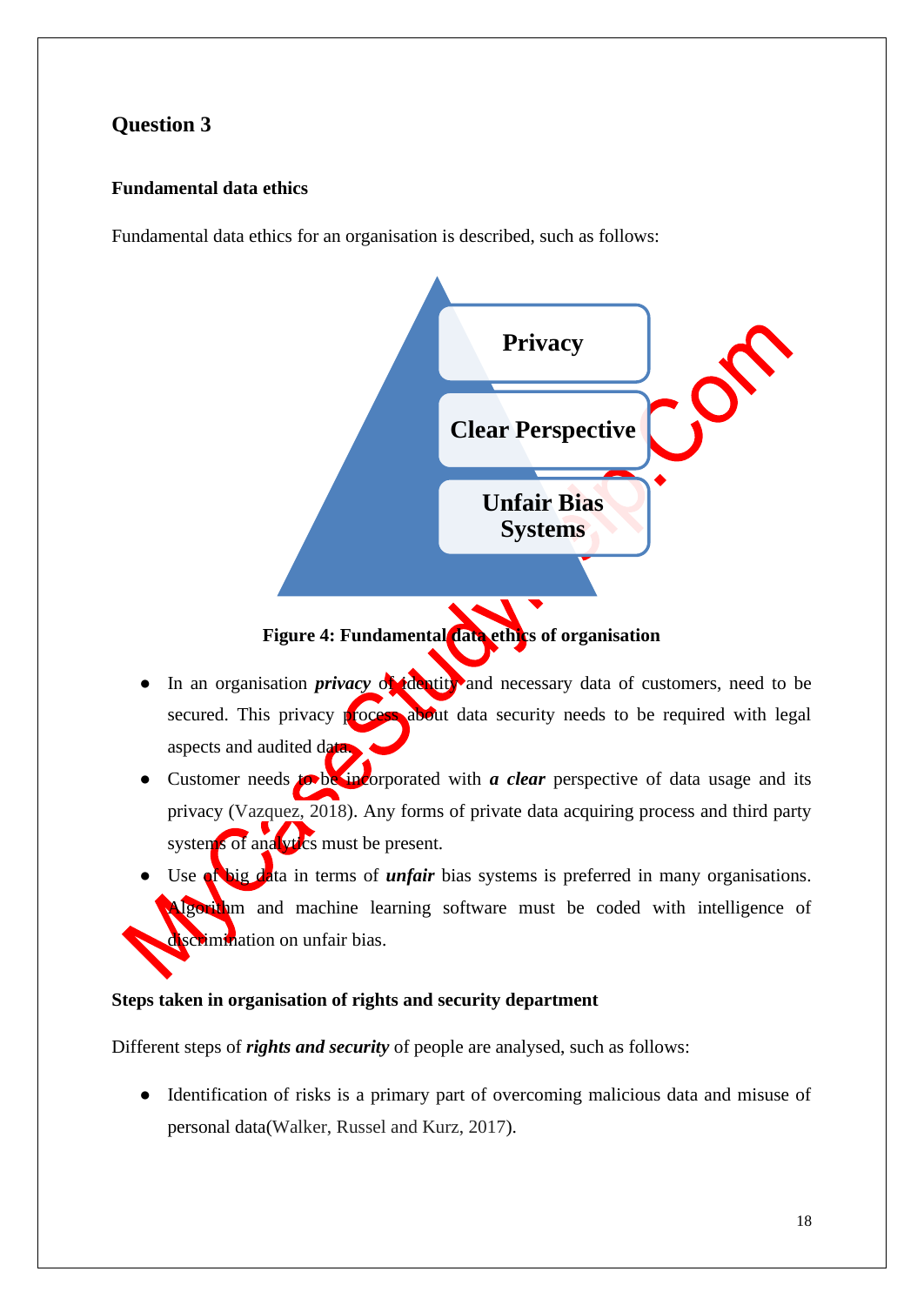● A security policy is the best step to protect people's rights and integrity of private data. Viable policy is a primary part of mitigating security breach.

*Challenges of data* is mitigated and discussed, such as:

- *Real-time analysis of data* input and output is an efficient way to overcome a data breach. Global security with automated extraction, load and transformation is incorporated with a higher layer of protection.
- *Resistance of organisational* is present in a company, and it is based on innovative methods for overcoming data challenges. A high-integrated software is used in this protection of challenges on data.

## <span id="page-18-0"></span>**Analysis of data protection act**

Latest act of data protection is described as *Data protection* and **2018** is an act that is used for necessary personal controlling of data in an organisation. It is used in a fair, transparent and lawful way for protection principle (Walker, Russel and Kurz, 2017). An act needs to be accurate and is always in formats of update.

# <span id="page-18-1"></span>**Cyberattacks**

Owing to this aspect of cyberattacks, it can be described, such as:

- *Dos (Denial of service attrick)* are a form of attack that results in unresponsiveness of services from sources.
- *Man in middle attack* occurs on a server connected with clients and hacker has full potential to gain control of a server and leads to disconnection of a computer.

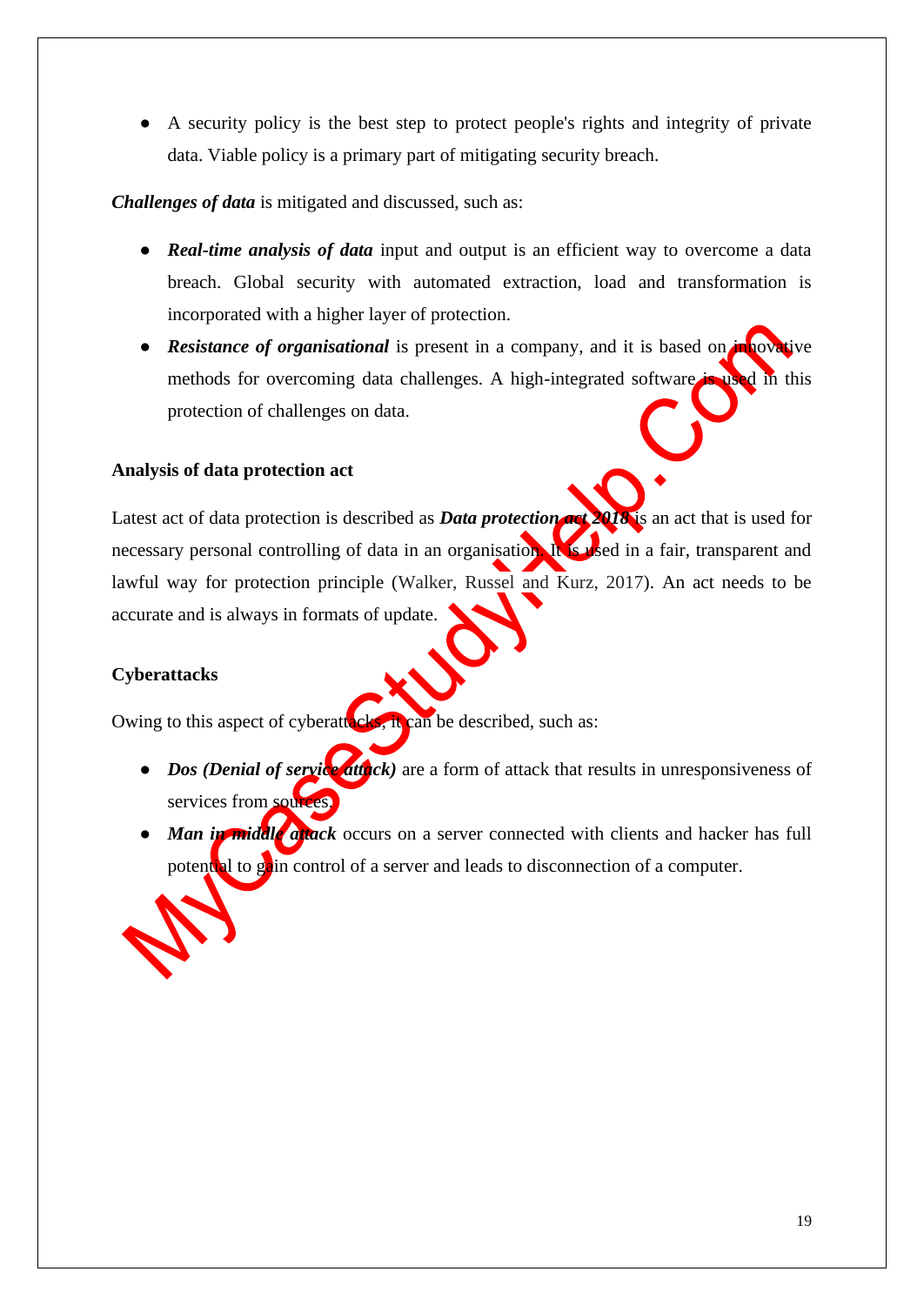# <span id="page-19-0"></span>**Question 4**

#### <span id="page-19-1"></span>**Q1. Benefits of community and business management**

Role of business in society is based on a critical analysis of issues that are present in society. In several years of *Walmart* business, it has achieved sustainability agenda and new commitments for development of society. Walmart has chosen *a renewable source* of energy for designing of low emission plan in society. A futuristic plan for the year of 2025, *zero waste* to landfill is a significant contribution by Walmart in society.

Since introducing sustainability program, Walmart is trying for positioning its of to be a leader in responsibility of corporate environmental issue. However, management is facing dilemma in addressing short-lived products' challenge that increases landfill waste. As a result, though sustainability campaign of concerned company has proved wonders for public image, this company has done little contribution for environment.

#### <span id="page-19-2"></span>**Q2. Business responsibility for earning profit and ethical suppliers**

It can be assumed that *suppliers* are the most crucial part of business management in *Walmart*. Owing to this particular importance of business susceptibility, suppliers are provided with vast amounts of goods for the community (Walmart.com, 2020).

## **Ethical standards**

In context of ethics'  $\alpha$  de, Walmart follows three fundamental principles-

- Respe<sup>t</sup>t for individual
- to customers
- for excellence

Walmart adheres guiding principles regarding ethics' code that involve abiding by law, information reporting about honest practices of company (Bizfluent.com, 2017).

#### <span id="page-19-3"></span>**Q3. Analysis of Walmart business and ethics**

*Walmart ethics* are described with behaviours and conducts for employees in terms of *honest*, *fair* and *effective objectives* for operating laws and policies. In terms of ethical approach of Walmart, it is seen that ethics are represented, followed with global policy. It is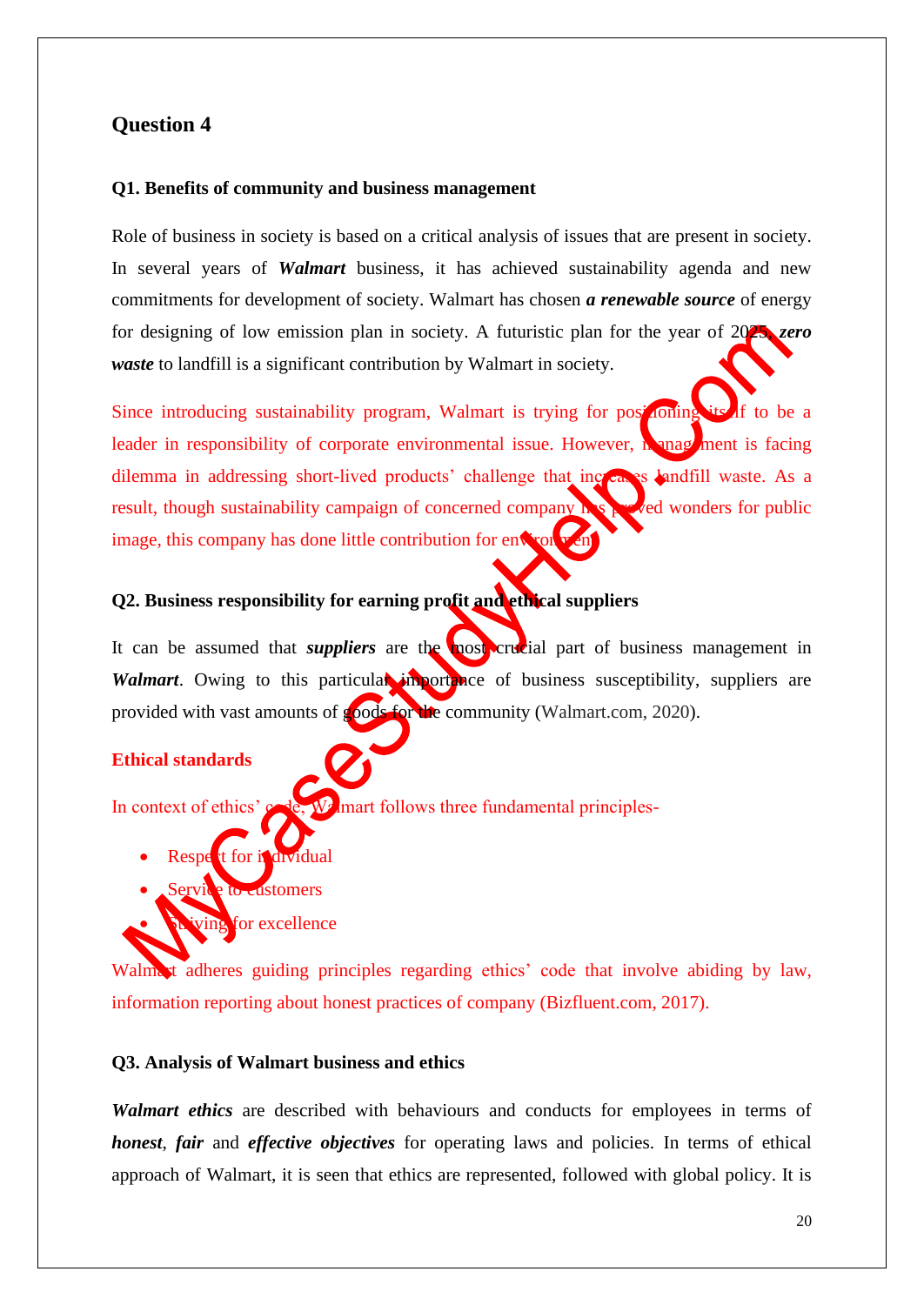seen that Walmart global ethics is culturally a part with stakeholders, and it results in effective management of right decision for an organisation.*Walmart business* approach is primarily a vast responsibility from customers, employees, stockholders and suppliers (Vazquez, 2018).

#### *Responsibilities of Walmart to suppliers*

Concerned company has arranged funding for training purposes of 1 million farmers (Walmart.com, 2020). This organisation is holding seafood suppliers regarding sugh inability standards. Furthermore, it is working in order to eliminate practices of unething labour at supplier level. According to 2018 Global Report of Responsibility, Walmart as considered its commitment to meet customer expectations along with eliminating abuse in supply chain.

#### *Responsibilities of Walmart to employees*

In financial year 2018, Walmart has invested around  $\mathcal{L}$  5.70 million in helping employees for advancement of career in the retail industry (Supplychain live.com, 2018). On other hand, this retail firm has stated its commitment to address "**significant risks to workers' dignity**" in supply chain within financial year 2025.

## *Responsibilities of Walmart to stakers*

Based on Walmart's report in  $20.16$ , specified organisation is collaborating effectively with its stakeholders such as NGOs (no. 4 povernmental organisations), suppliers and industry experts. Furthermore, this retail for this applied its own research for addressing risks to pertain social issues in supply

# <span id="page-20-0"></span>**Ultimate pays of low price for Walmart**

This context of low price structures of Walmart are paid from consumers and consumers are primarily benefited. Low price structures come with great rewards, and it is allocated for consumers. Thus, customers are benefited with offers of low price every day, and it affects economic growth rate and business rate for Walmart.

## **Conclusion**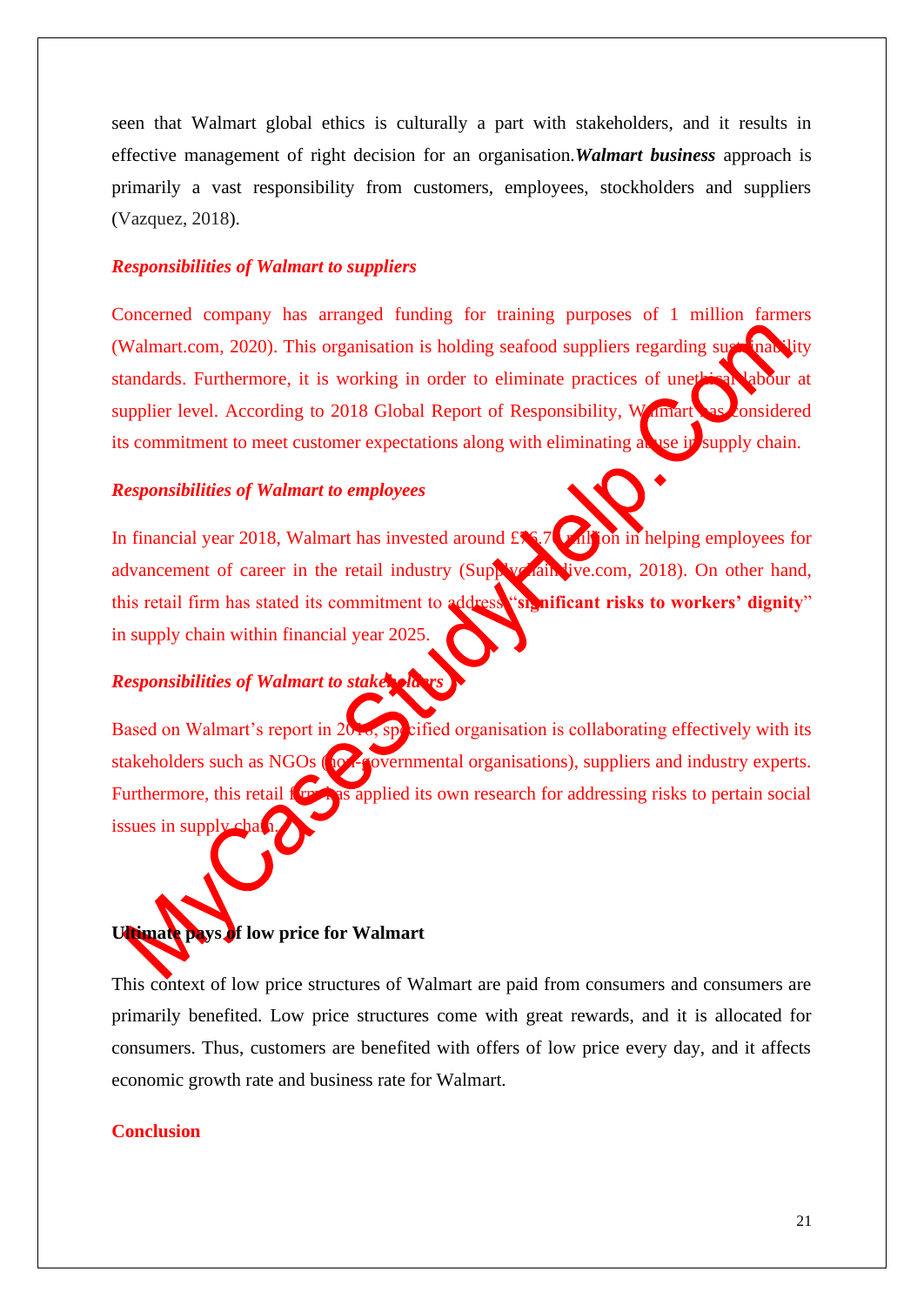Hence, it concludes that Walmart is facing dilemma in implementation of sustainability strategies so that environmental responsibilities can be performed. In ethical standards, this company is adhering guiding principles of its ethics' code. Concerned company is performing its responsibilities to suppliers, employees and stakeholders with effective collaboration. Besides, company is focusing on low price for benefit of consumers, however, it is affecting growth rate of business.

Case ciudities

CC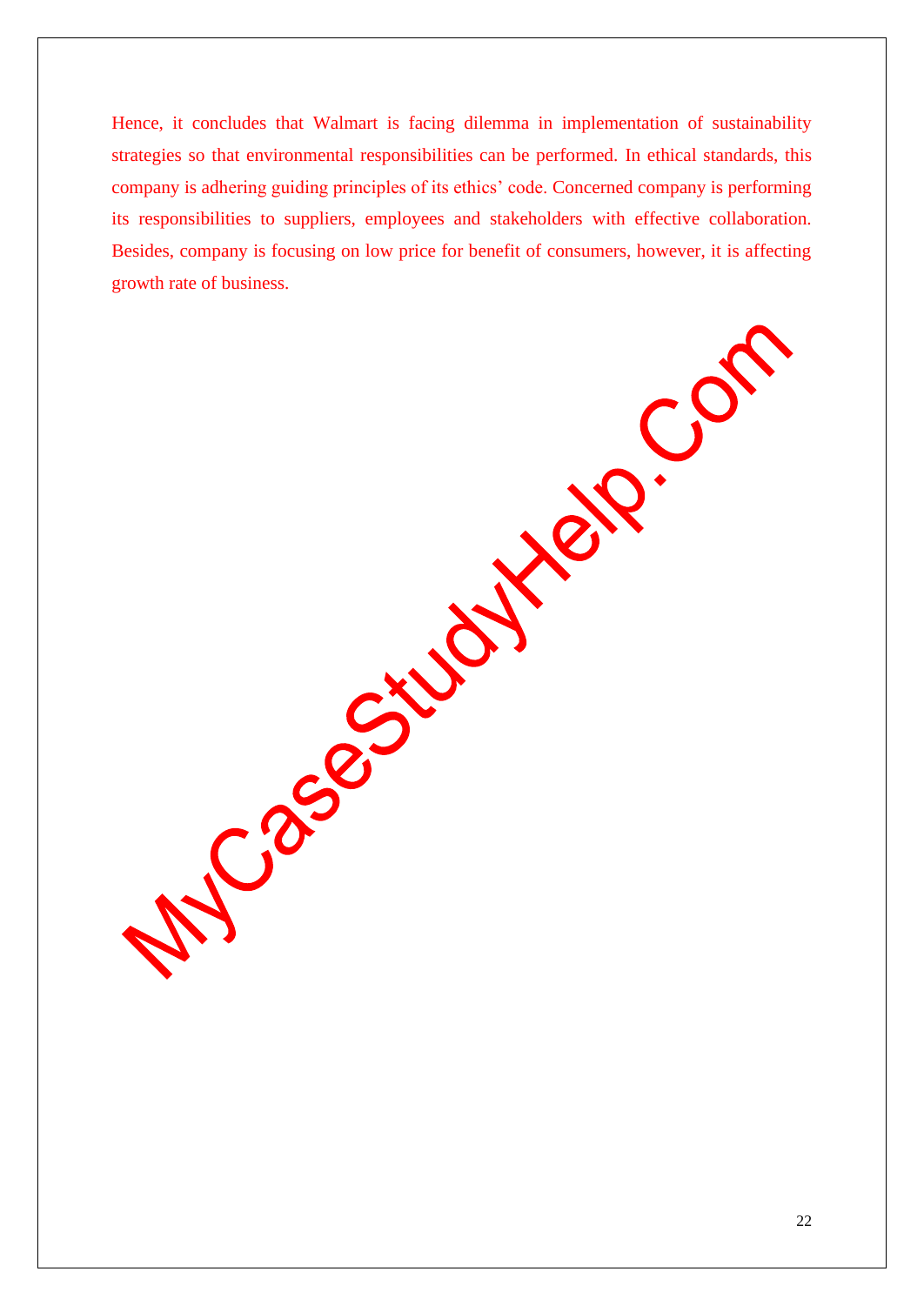## <span id="page-22-0"></span>**Reference list**

Craft, J.L., 2018. Common thread: The impact of mission on ethical business culture. A case study. *Journal of Business Ethics*, *149*(1), pp.127-145.

Ferrell, O.C., Harrison, D.E., Ferrell, L. and Hair, J.F., 2019. Business ethics, corporate social responsibility, and brand attitudes: An exploratory study. *Journal of Business Research*, *95*, pp.491-501.

Fryer, M., 2016. A role for ethics theory in speculative business ethics teaching. *Journal of business ethics*, *138*(1), pp.79-90.

Grant, P., Arjoon, S. and McGhee, P., 2017. Reconciling Ethical Theory and Practice: Toward Developing a Business Ethics Pedagogical Model. *Business and Professional Ethics Journal*, *36*(1), pp.41-65.

Hechavarria, D.M., Terjesen, S.A., Ingram, A.E., Renko, M., Justo, R. and Elam, A., 2017. Taking care of business: The impact of culture and gender on entrepreneurs' blended value creation goals. *Small Business Economics*, *48*(1), pp.225-257.

Herschel, R. and Miori, V.M., 2017. Ethics & big data. *Technology in Society*, *49*, pp.31-36.

Latif, H.H., Gopalakrishnan, B., Nimbarte, A. and Currie, K., 2017. Sustainability index development for manufacturing industry. *Sustainable Energy Technologies and Assessments*, *24*, pp.82-95.

Macklin, R. and Mathison, K., 2018. Embedding ethics: Dialogic partnerships and communitarian business ethics. *Journal of Business Ethics*, *153*(1), pp.133-145.

McMurrian, R.C. and Matulich, E., 2016. Building customer value and profitability with business ethics. *Journal of Business & Economics Research (JBER)*, *14*(3), pp.83-90.

McMurrian, R.C. and Matulich, E., 2016. Building customer value and profitability with business ethics. *Journal of Business & Economics Research (JBER)*, *14*(3), pp.83-90.

Mili, M., Gharbi, S. and Teulon, F., 2019. Business ethics, company value and ownership structure. *Journal of Management and Governance*, *23*(4), pp.973-987.

Nygaard, A., Biong, H., Silkoset, R. and Kidwell, R.E., 2017. Leading by example: Valuesbased strategy to instill ethical conduct. *Journal of Business Ethics*, *145*(1), pp.133-139.

Pedersen, E.R.G., Gwozdz, W. and Hvass, K.K., 2018. Exploring the relationship between business model innovation, corporate sustainability, and organisational values within the fashion industry. *Journal of Business Ethics*, *149*(2), pp.267-284.

Raman, G.V., Garg, S. and Thapliyal, S., 2019. Integrative Live Case: A Contemporary Business Ethics Pedagogy. *Journal of Business Ethics*, *155*(4), pp.1009-1032.